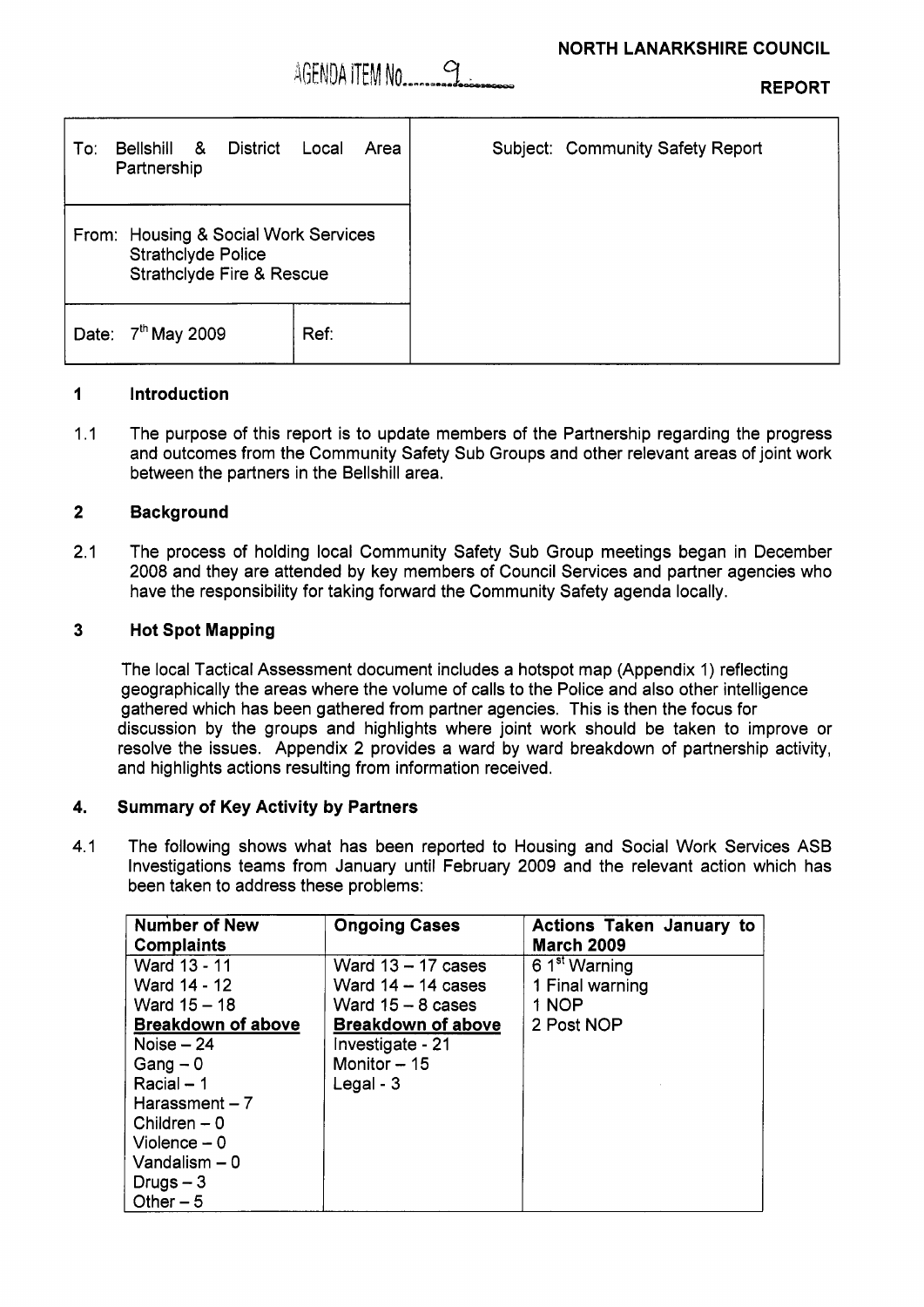# **Preventative Measures**

The following table illustrates the number of cases referred to Mediation:

|                   | January               |    | February              |    | March                 |    |       |  |
|-------------------|-----------------------|----|-----------------------|----|-----------------------|----|-------|--|
| Ward<br><b>No</b> | Referred<br>Mediation | to | Referred<br>Mediation | to | Referred<br>Mediation | to | total |  |
| 13                |                       |    |                       |    |                       |    |       |  |
| 14                |                       |    |                       |    |                       |    |       |  |
| 15                |                       |    |                       |    |                       |    |       |  |
| total             |                       |    |                       |    |                       |    |       |  |

4.2 From a Police perspective the following table provides a statistical breakdown of reported crimes and detection rates for the area:

| <b>Ward</b>                     | <b>Crimes Reported</b> | <b>Crimes Detected</b> | %     |
|---------------------------------|------------------------|------------------------|-------|
| Ward 13<br>Beats 71,72 & 73     | 384                    | 194                    | 50.78 |
| Ward 14<br>Beats 74,75,76 &77   | 470                    | 294                    | 62.55 |
| <b>Ward 15</b><br>Beats 78 & 80 | 273                    | 142                    | 52.01 |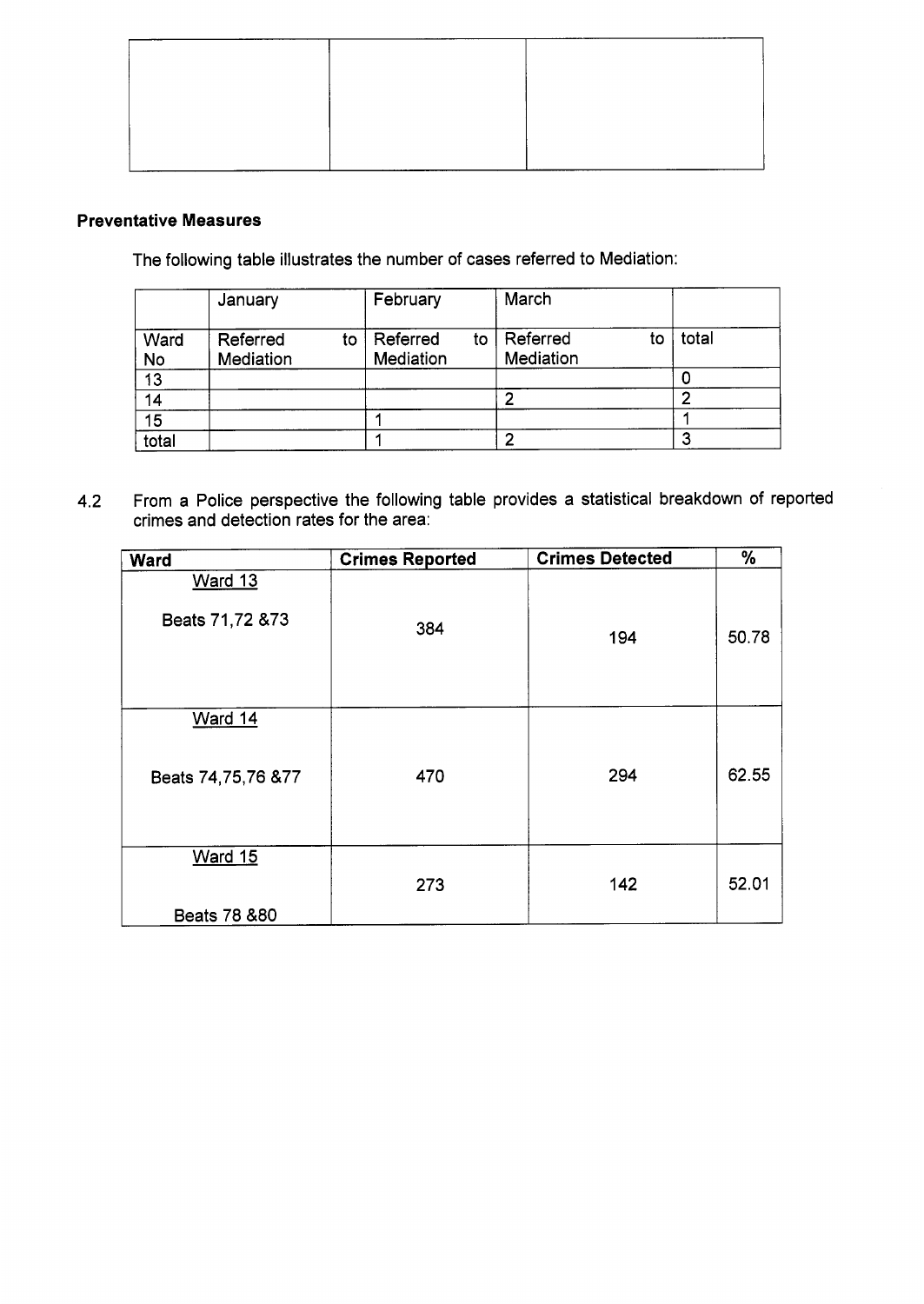**4.3** The following tables show the performance information on a ward by ward basis in terms of Strathclyde Fire and Rescue

| January - March 2009                         | <b>Ward 13</b> | Ward 14        | <b>Ward 15</b> |
|----------------------------------------------|----------------|----------------|----------------|
|                                              |                |                |                |
| No of Fire Fatalities                        | Ω              | 0              | 0              |
| No of Fire Casualties                        | 0              | $\overline{2}$ | n              |
| No of Fire related rescues                   | 0              | 0              |                |
| No of Accidental Fires in Dwellings          | Ω              |                |                |
| No of Home Fire Safety Visits                | n              | O              |                |
| Number of Fires in non domestic properties   |                |                |                |
| Total no of FDR1s                            | $\overline{2}$ | 0              | 3              |
| Total no of dwelling fires                   | 0              |                |                |
| Number of false alarm calls - malicious      | 0              | n              | n              |
| Number of false alarm calls - good intent    | 8              | 2              | 5              |
| Number of false alarm calls - unwanted (UFA) | 10             |                |                |
| No of deliberate primary fires               |                | 0              |                |
| No of deliberate secondary fires             | 20             | 4              | 10             |
| Total No of deliberate fires                 | 21             | 4              | 11             |
| No of Car Fires (Primary & Secondary)        |                | Ω              | $\overline{2}$ |
| No of RTCs where SFR Services used           |                | O              | n              |
| No of RTC Fatalities                         | n              |                |                |
| No of RTC Casualties                         |                |                |                |

# **5. Local Actions and Outcomes**

Excellent joint work continues with all partners and below are the local actions taken and associated outcomes include the following:

### **Standby Pilot with Strathclyde Police**

Housing Services and Strathclyde Police are currently piloting a new system whereby a Police Officer will work with Anti Social Investigators. A uniformed Police Officer is being provided on a rotational basis by the six area Inspectors for North Lanarkshire. This Officer works on Friday and Saturday nights from 8pm - 3am accompanying Investigators to call-outs to assist with issuing warnings and speaking with individuals causing anti social behaviour.

# **Violence Reduction Day** - **2gfh April 2009**

As part of the Strathclyde Police Force Violence Reduction Strategy a joint initiative between NLC and Strathclyde Police is taking place in the ND Subdivision area on Wednesday  $29<sup>th</sup>$ April. This initiative has been arranged in order to address gang issues and youth disorder in the area. A mobile information unit will be set up in Market Place Viewpark to provide a visible presence and to take enquiries, questions and complaints from members of the public. In addition to the mobile information unit Police Officers, Anti Social Investigation staff and Area Housing Staff will be carrying out joint visits to the homes of persistent offenders. High profile patrols will simultaneously be carried out throughout the subdivision to increase public reassurance and confidence.

### **Operation Fleet**

On 20<sup>th</sup> February officers from throughout the Force area including specialist departments such as the Mounted Branch, Dog Branch and Road Policing were engaged in the above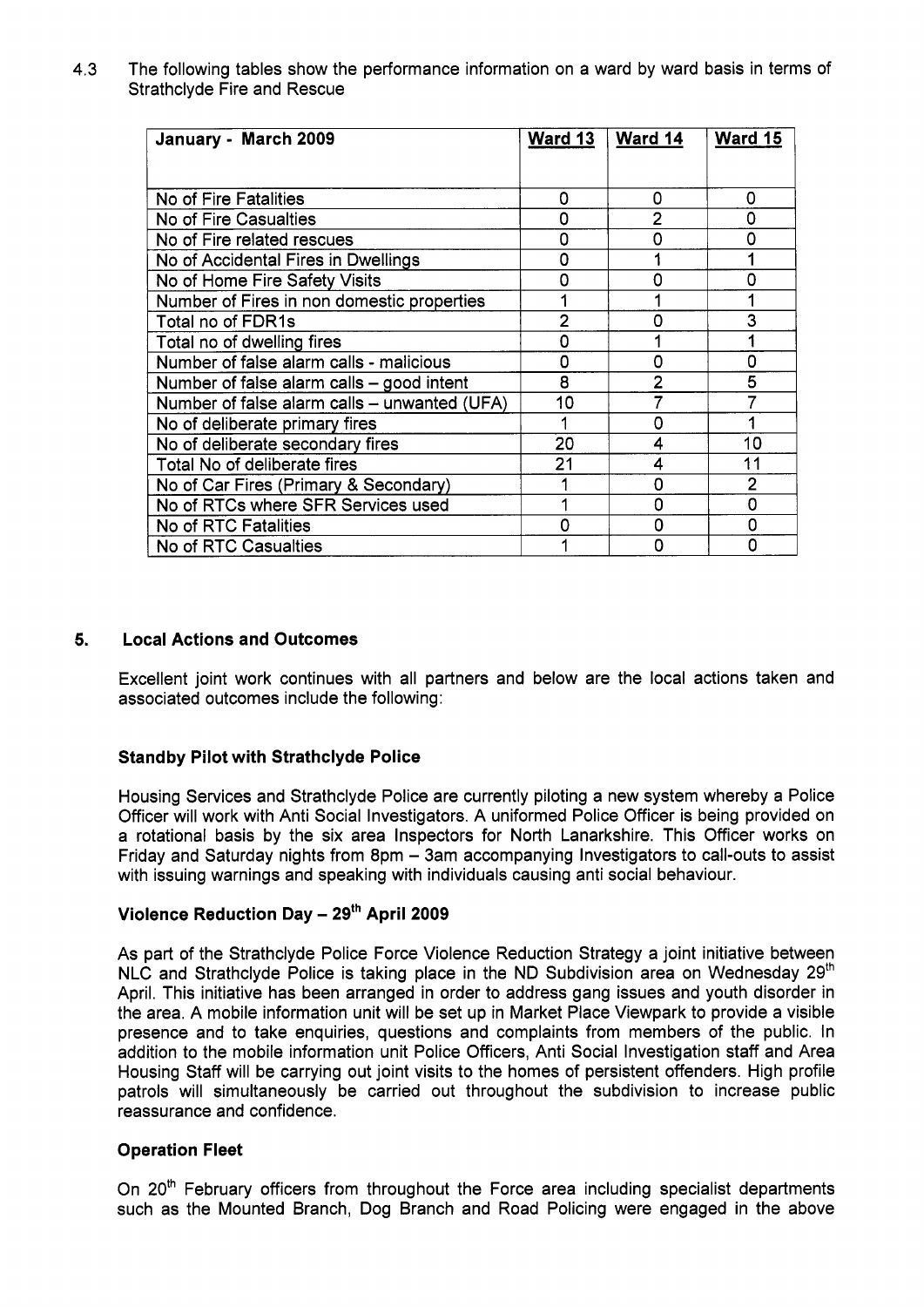operation which targeted warrants, bail checks and anti social behaviour etc. Road traffic offenders and travelling criminals were also targeted.

Community policing teams with the assistance of probationary constables from Divisional training and core shift personnel carried out high visibility public reassurance patrols throughout all ward areas.

39 means enquiry warrants totalling **f2525** were executed.

15 Apprehension warrants were executed.

104 stop searches were carried out, and 23 visits were made to licensed premises.

9 persons were reported for street drinking and 10 ASBO fixed penalty notices issued.

*5* curfew bail checks and **45** domestic bail checks were also carried out resulting in 3 persons being arrested.

37 parental alert letters were issued and all schools in the ward areas were patrolled at lunch time and again at the end of the school day.

Road policing officers using ANPR (automatic number plate recognition) checked 3800 vehicles, resulting in 97 vehicle stops, **6** conditional offers issued, 2 vdrs, 2 vehicles seized and 7 reported for various RTA offences.

### **5. Recommendation**

It is recommended that members of the Local Area Partnership:

(i) Note the contents of the report

*A* 

**North Lanarkshire Council - Housing & Social Work Services Strathclyde Police Strathclyde Fire** & **Rescue 7TH May 2009**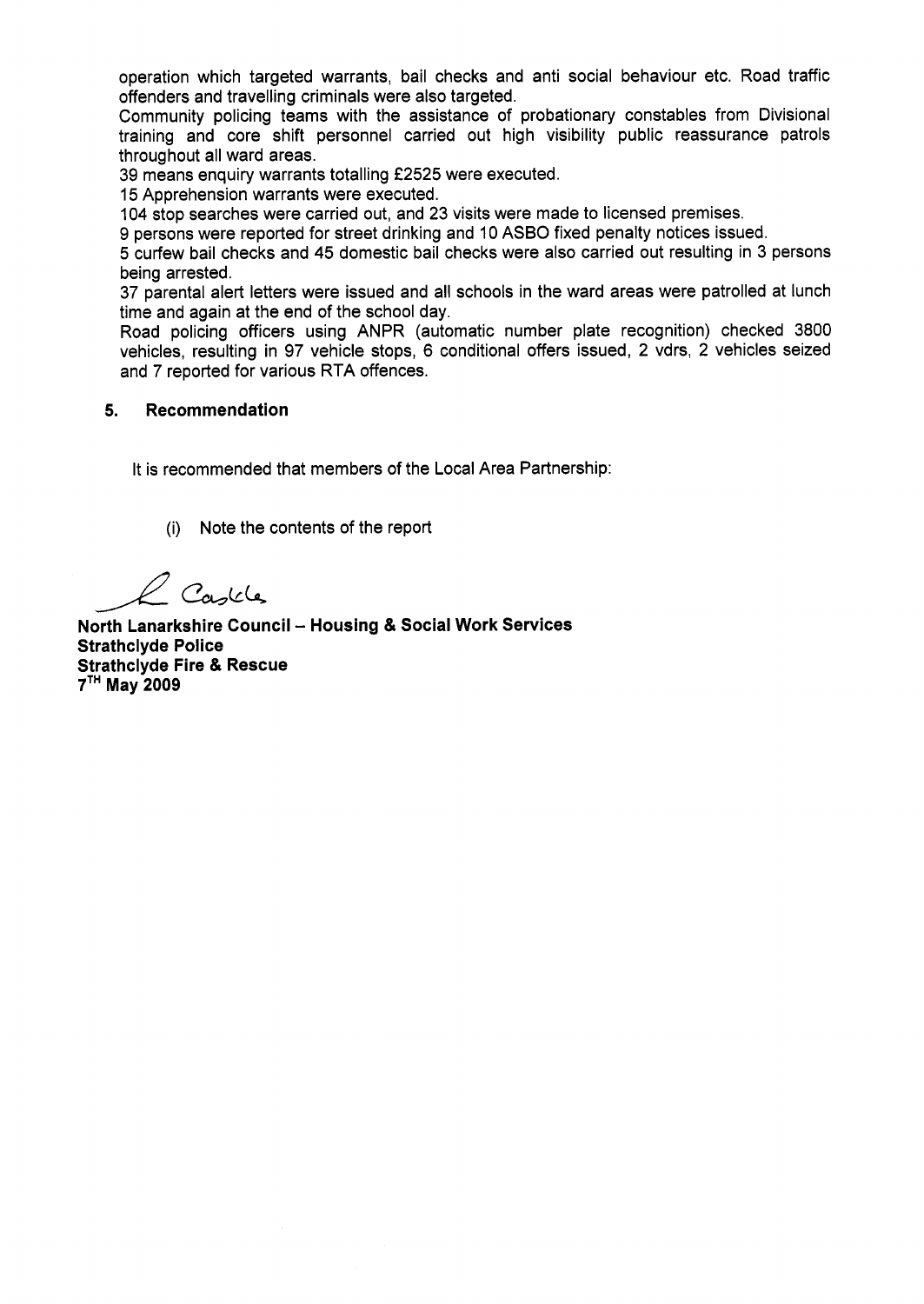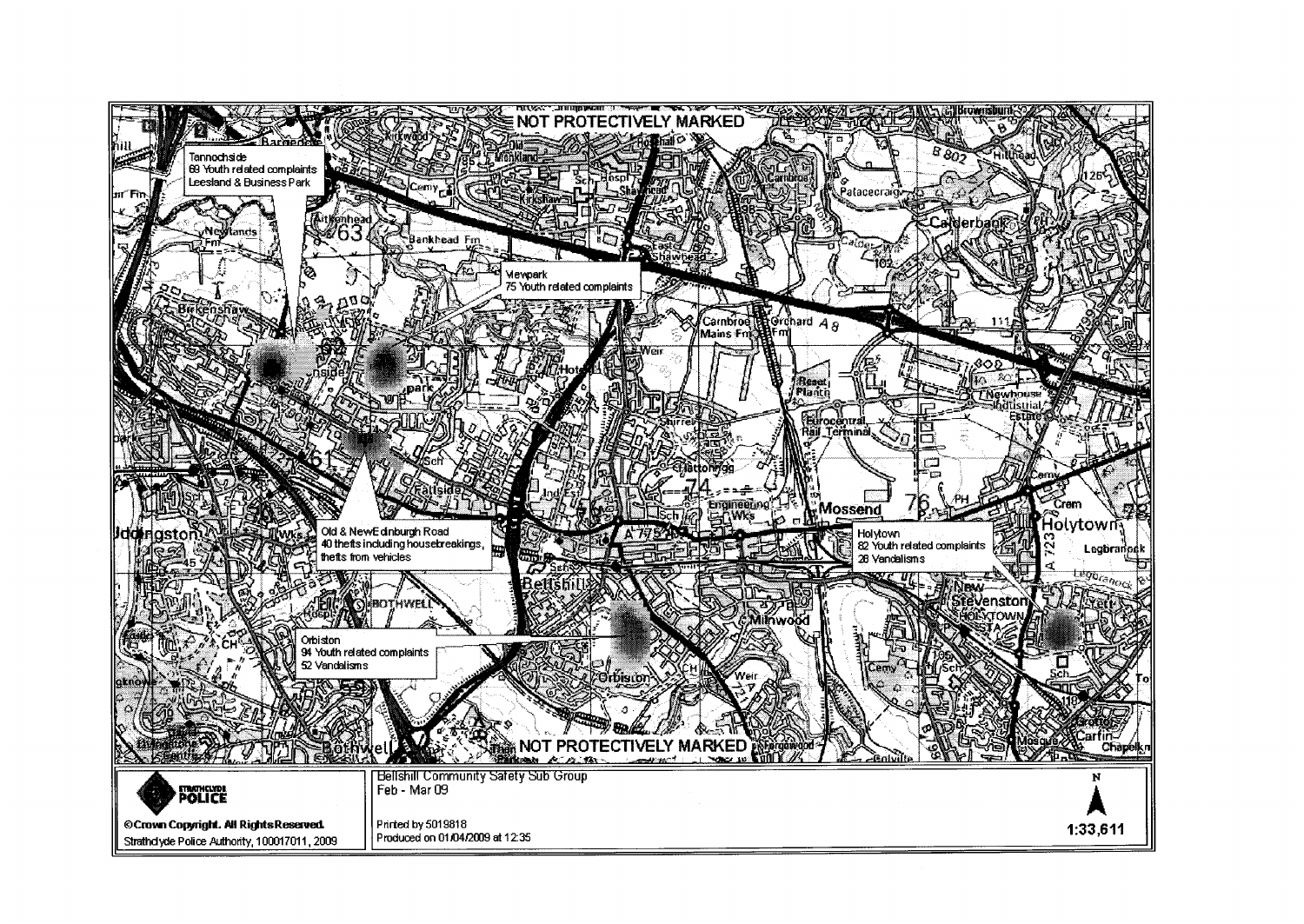# **APPENDIX 2**

### **Ward 13** - **Thorniewood**

In Ward 13 there are currently 11 ASB cases under investigation and 6 being monitored. Three ASBO Interviews have taken place and **two** Acceptable Behaviour Agreements have been signed by residents of Ward 13.

### Viewpark

Investigators and Community Police Officers are continuing to forge close working relationships. Two offenders have entered into Acceptable Behaviour Agreements, with both being interviewed within Viewpark Police Office jointly by Investigators and Community Police Officers. Meetings between Investigators and CPO's have taken place and a number of local issues and offenders, both emerging and persistent, have been jointly identified. Youth disorder continues to be a main area of concern in Viewpark and to address these problems joint visits to offenders homes are to be carried out. ASB Investigators have carried out regular drive-bys in the area and have reported an instance of fire raising to Strathclyde Police.

A case is currently being prepared to seek an ASBO against a persistent offender upon his release from prison.

Numerous local actions have been undertaken during this period, including the use of additional Public reassurance foot patrols which were deployed in Laburnum Road/ North Calder Road. Community Safety Dept & Schools liaison officer continue to provide media input & anti violence, vandalism and many other presentations to local schools.

This area will continue to be robustly policed with additional resources when required to address any emerging problems and reassurance of the public.

Jog Scotland continues to be successful with considerable interest shown. The group meets each Saturday and is also incorporated into the physical education activities in the local schools. The group will continue for the foreseeable future.

In February a division wide action day took place with local actions throughout wards 13, 14 &15. ASB Investigators were accompanied by local officers, carrying out house visits to problem tenants. Additional patrols were carried out within ward 13 to target problematic areas and curfew bail conditions and outstanding warrants.

In April local officers carried out an initiative, assisted by Road Policing, Benefits Agency & Trading Standards. This initiative was aimed at influencing driver behaviour, identifying benefit fraud, selling of counterfeit goods and bogus callers and was a successful and productive day for all parties involved.

Each month action days have been carried out in relation to outstanding warrant, particularly those relating to violence. These "warrant" days are set to continue regularly.

Violence Reduction Unit has regularly assisted within this area targeting youths known for violence and carrying weapons.

Local officers continue to be tasked daily with extra supervision in problematic areas within ward 13. This is reviewed daily and target areas changed accordingly.

Community Police officers carried out Alcohol Test purchases which resulted in one license holder and one assistant being charged with selling alcohol to underage persons.

Alco Safe Initiative, in partnership with NHS and local licensed premises, with coloured carrier bags issued to some off sales premises, has provided intelligence with regard underage persons purchasing alcohol, thus enabling officers to identify problematic off sales premises.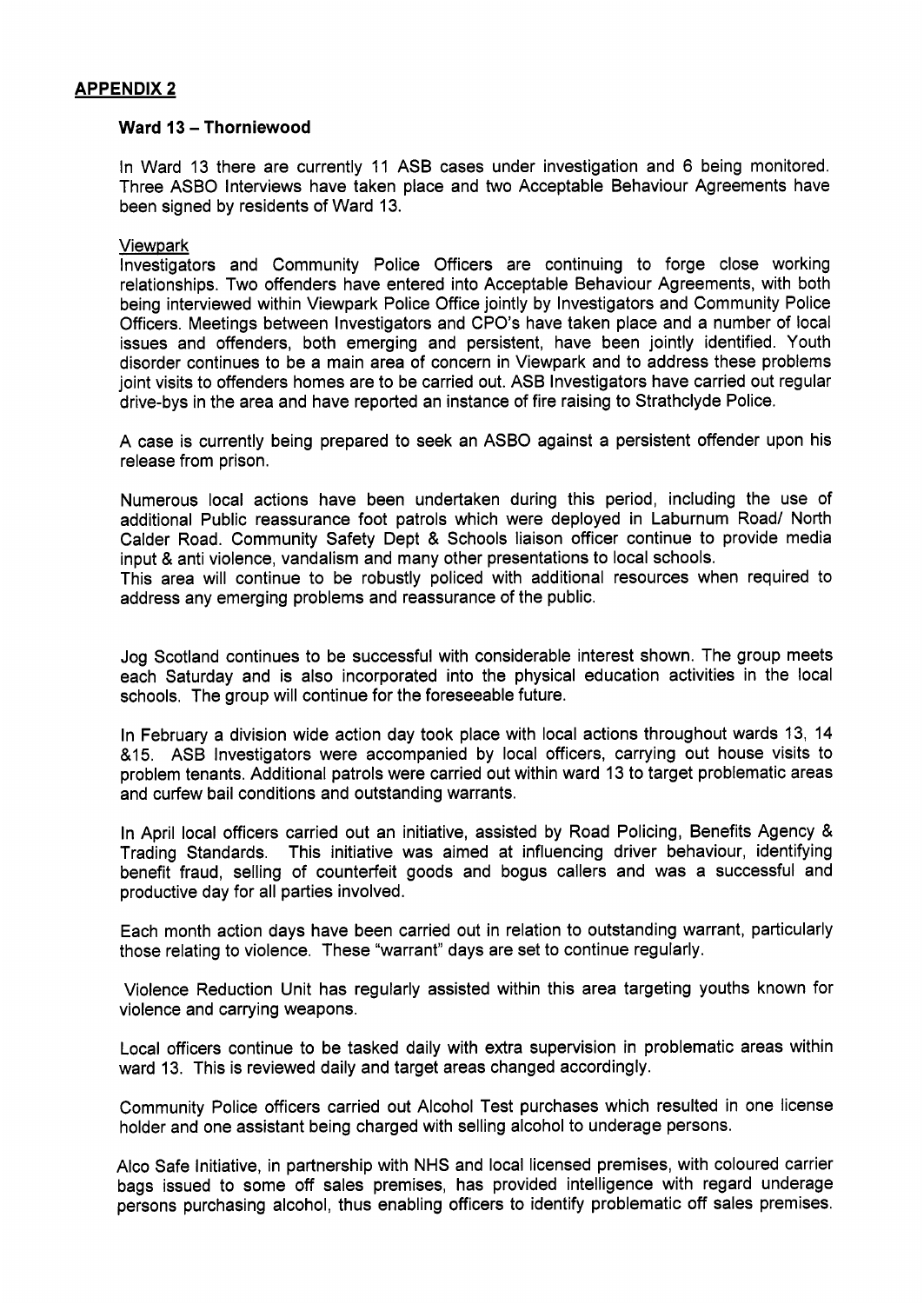Due to the continued success of this initiative consideration is being given to expanding it to other areas.

# Youth Offender Meeting

Five youths from Ward 13 were discussed at the Youth Offender meeting.

# **Incidents of note/ Noteworthv Arrests: Ward 13**

| A total of 175 persons were charged with street drinking within a period of 11 weeks<br>over the three ward areas. |
|--------------------------------------------------------------------------------------------------------------------|
| Beat 71: Tannochside                                                                                               |
| Drivers charged with careless driving.                                                                             |
| 24yr old male charged with theft OLP of money from a vehicle.                                                      |
| 22yr old male charged with possession of Herbal Cannabis                                                           |
| 15yr old girl charged with possession of cannabis                                                                  |
| 26yr old male charged with possession of cannabis                                                                  |
| Off sales licensed holder and assistant charged with selling alcohol to underage<br>person.175                     |
|                                                                                                                    |
| Beat 72: Viewpark North                                                                                            |
| 14yr old male charged with possession of cannabis                                                                  |
| males aged 30, 41 & 45 were charged under the Trade Mark regulations in three                                      |
| separate incidents, selling copy DVD's                                                                             |
| 14yr old male charged under the firearms act (air rifle)                                                           |
| 14yr old and 23yr old males charged with 5 thefts by housebreaking and 2<br>attempted HB's                         |
| 14 yr old male charged with vandalism x 2                                                                          |
| 17yr old male charged with possession of a knife                                                                   |
| 13yr & 15yr old males were charged with fireraising on two separate occasions.                                     |
| 17yr old female charged with licensing offences                                                                    |
| Three males, aged 19yrs, 21yrs and 23yrs charged with Breach of Bail offences                                      |
| 42yr old male charged with theft of a motor vehicle.                                                               |
| 31yr old male charged with serious assault with a machete.                                                         |
| Two males. Aged 32yrs and 20yrs charged with window cleaning without a<br>licence.                                 |
| 12yr old male charged with indecent assault                                                                        |
| 1 driver charged with careless driving                                                                             |
| 5 drivers charged with driving under the influence of alcohol.                                                     |
|                                                                                                                    |
|                                                                                                                    |
| Beat 73: Viewpark South                                                                                            |
| 30yr old male charged with theft HB                                                                                |
| 20yr old male charged with possession of cannabis                                                                  |
| 26yr old male charged with HB with intent to steal                                                                 |
| 25yr old male charged with breach of bail conditions                                                               |
| 32yr old male charged with theft of a motor vehicle and being within the curtilage                                 |
| of premises with intent to steal.                                                                                  |
| 31yr old male charged with possession of cannabis                                                                  |
| 21yr old male charged with possession of cannabis                                                                  |
| 20yr old male charged under licensing act<br>17yr old male charged with vandalism x 2                              |
| 14yr old male charged with vandalism x 2                                                                           |
| 21yr old female charged with vandalism                                                                             |
| Three males aged 20, 32 & 38yrs charged with window cleaning without a                                             |
| license.                                                                                                           |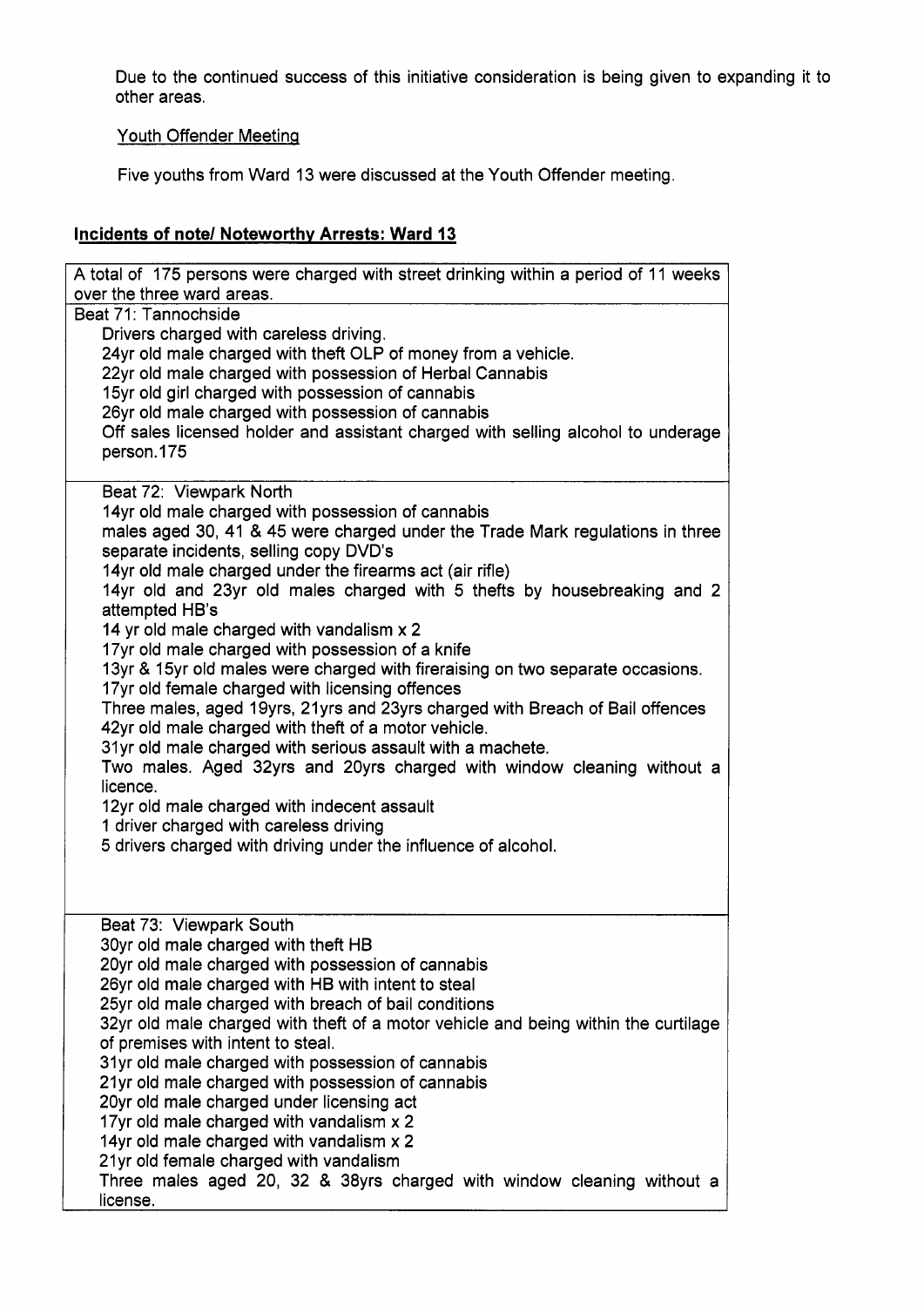## **Ward 14** - **Bellshill**

In ward 14 there are currently **7** ASB cases under investigation, 6 being monitored and 1 case being dealt with by legal services.

### **Bellshill**

Investigators have carried out door to door enquiries and information gathering exercises in relation to three persistent problem areas in Ward 14. A verbal warning was issued to an offender within this area, and a further visit is planned to this offender following additional evidence gathered. Within Ward 14 several local gang members have been identified and investigation into youth disorder in this area is currently ongoing.

Youth disorder in the Area of Orbiston Kennels and Bankhead Stores has been robustly, policed by local officers who were also assisted by additional anti-disorder patrols, Support unit and dog handlers. This area will continue to be a priority in relation to youth disorder, with additional patrols by all available resources. The Jewel Scheme remains a priority for this ward and has been included in the above actions.

The success of the Blue Light Discos continues with the number of youths attending having significantly increased.

In February a division wide action day took place with local actions throughout wards 13, 14 &I5 Housing and Social Work Services ASB Investigators were accompanied by local officers, carrying out house visits to problem tenants. Additional patrols were carried out within ward 13 to target problematic areas and curfew bail conditions and outstanding warrants. A Community Awareness Day was also carried out on ward 14 as part of the overall initiative. Approximately 20 partner agencies provided information to the public and carried out public evaluations.

In April local officers carried out an initiative, assisted by Road Policing, Benefits Agency & Trading Standards. This initiative was aimed at influencing driver behaviour, identifying benefit fraud, selling of counterfeit goods and bogus callers and was a successful and productive day for all parties involved.

Each month action days have been carried out in relation to outstanding warrant, particularly those relating to violence. These "warrant" days are set to continue regularly.

The force Violence Reduction Unit has regularly assisted within ward 14 targeting youths known for violence and carrying weapons.

Licensed premises are regularly visited with a view to preventing and detecting underage persons purchasing alcohol and adults purchasing it on their behalf.

We continue to police the park with regards to drugs misuse and promiscuous sexual activity. Although there tends not to be many reported incidents, officers patrolling the park usually on cycle patrol continue to monitor the situation and gather intelligence from the park rangers. Additional policing patrols continue to be put in place at times when the park is in high demand such as bank holiday weekends.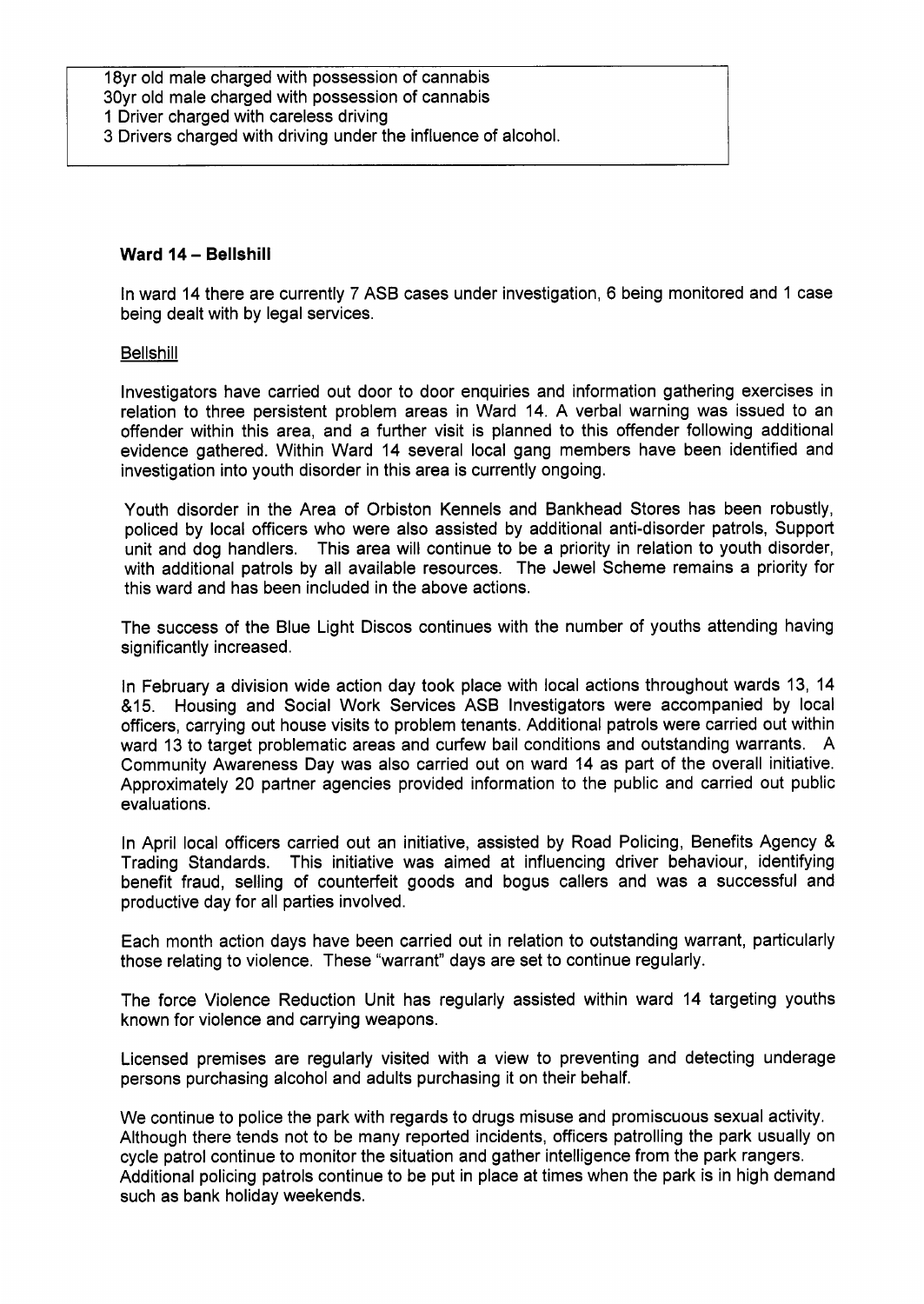# Youth Offender Meeting

Two youths who were previously discussed at the Youth Offender meeting have now been removed as a result of improvements in their behaviour.

Incidents of note/ Noteworthv Arrests: Ward 14

Beat 74: Bellshill West 28 and 33 yr old males were charged with theft by HB's 34yr old male charged with concerned in the supply of cannabis 43yr old male charged with window cleaning without a licence. 33yr old male charged with acting as an agent to purchase alcohol for underage persons 54yr old female charged with theft OLP from a motor vehicle. 34yr old male charged with breach of bail 50yr old male charged with acting as an agent to purchase alcohol for underage persons. 2 17yr old males charged with possession of cannabis 23yr old male charged with possession of herbal cannabis. 1 Driver charged with dangerous driving 2 Drivers charged with careless driving Beat 75: Hattonrigg 20yr old male charged with possession of cannabis 38yr old female charged with possession of cannabis 47yr old male charged under refuse disposal act for dumping rubbish. 22yr old male charged with cleaning windows without a licence. 2 males 34 & 38yrs charged with breaching bail conditions. 35male charged with culpable and reckless conduct 21yr old male charged under firearms act (air rifle) 33yr old male charged with possession of a lock knife 1 Driver charged with speeding 1 Driver charged with driving under the influence of alcohol. Beat 76: Town Centre & Mossend 20yr old male charged with serious assault 43yr old female & 61yr old male charged under Trade Mark Regulations (DVD's) 24yr old male charged with Theft OLP from a motor Vehicle. 20yr old male charged theft of diesel 21yr old male charged with public indecency 20yr old male charged with vandalism 20yr, 21yr & 27yr old males charged with possession of Cannabis 28yr old female charged with possession of diazepam 25yr old male charged with possession of herbal Cannabis. 19yr and 14 yr old males charged with vandalisms 50yr old male charged with attempt murder 1 Driver charged with driving under the influence of Alcohol.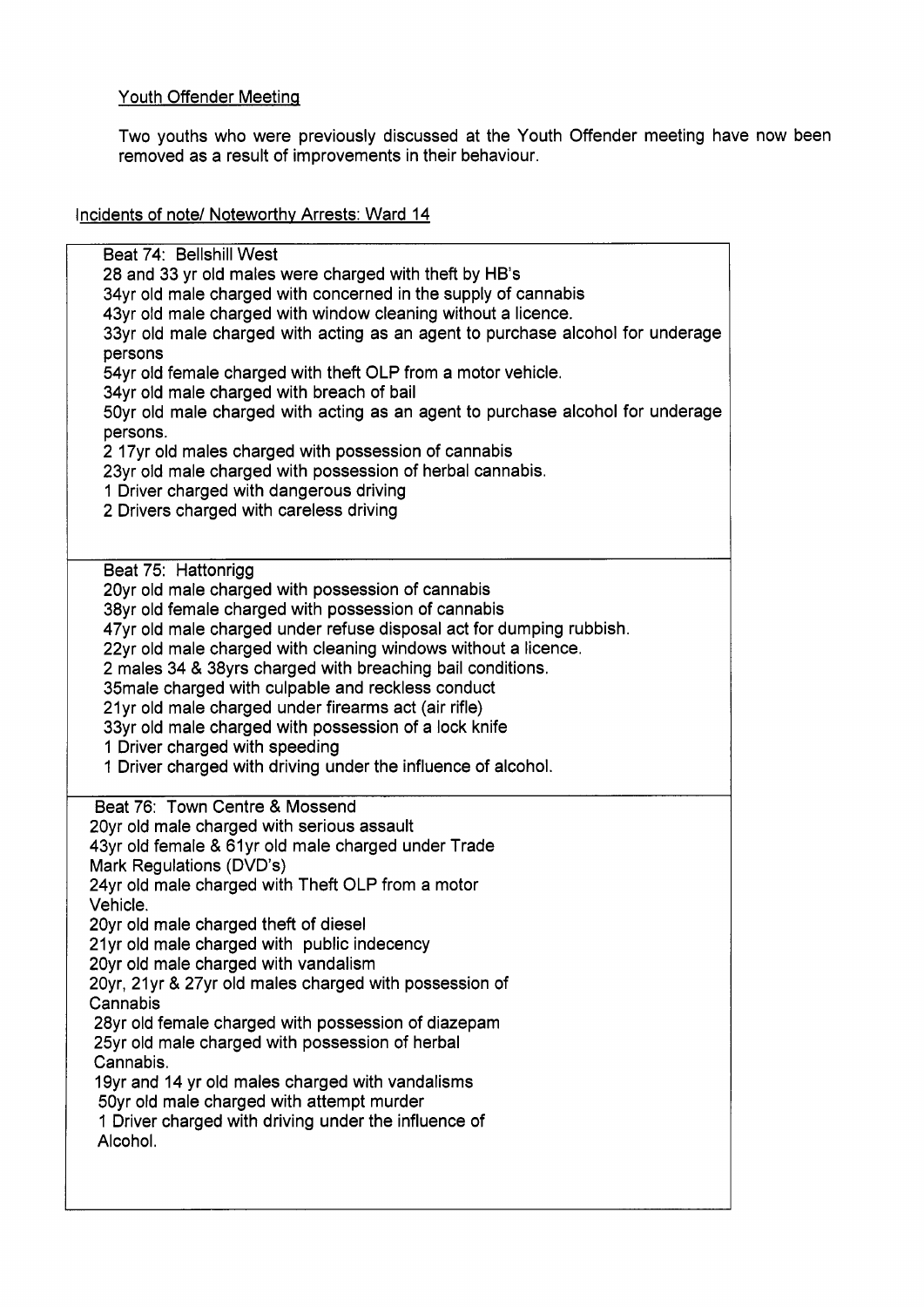Beat 77: Jewel Scheme & surrounding area 47yr old female charged with serious assault 12yr old male charged with theft of a bike 18yr old male charged with possession of cannabis 22yr old male charged with possession of cocaine 14 & 15yr old males charged with theft of cctv cameras 23 & 32 yr old males charged with littering 14 yr old male charged under firearms act (air rifle) 18yr old female charged with vandalism Charged with offensive weapons: 21yr old male (Knife) 22yr old male (brick) 16yr old male (metal pole) 19yr old male (hammer) 21yr old male (hammer) Breach of bail: 17yr old male **x** 3 20yr old male 27yr old male 29yr old female charged with theft of property from Common close. 1 Driver charged with careless driving Possession of controlled drugs: 40yr old male (diazepam) 20yr old male ( cocaine) 29yr old male (cannabis) 33yr old male (cannabis) 16yr old female & 17yr old male possession and Concerned in the supply of Ecstasy 38yr old male possession and concerned in the Supply of valium 29yr old male possession and concerned in the Supply of several types of controlled drugs

# **Ward 15** - **Mossend and Holytown**

In Ward 15 there are currently 3 ASB cases under investigation, 3 being monitored and 2 cases being dealt with by legal services.

#### Mossend and Holvtown

In relation to the 2 cases at legal within ward 15, further action will be taken once Hamilton Sheriff Court has disposed of all Breaches of ASBO and Breaches of the Peace. An Extract of Conviction has been received with regards to a drug case with a resident within ward 15. Investigation is currently ongoing.

Local actions have focused additional patrols, from both Community Police, core shift and public reassurance groups, in the area of Myrtle Drive/ Redwood Road, Shirrel Road /Park, Holytown.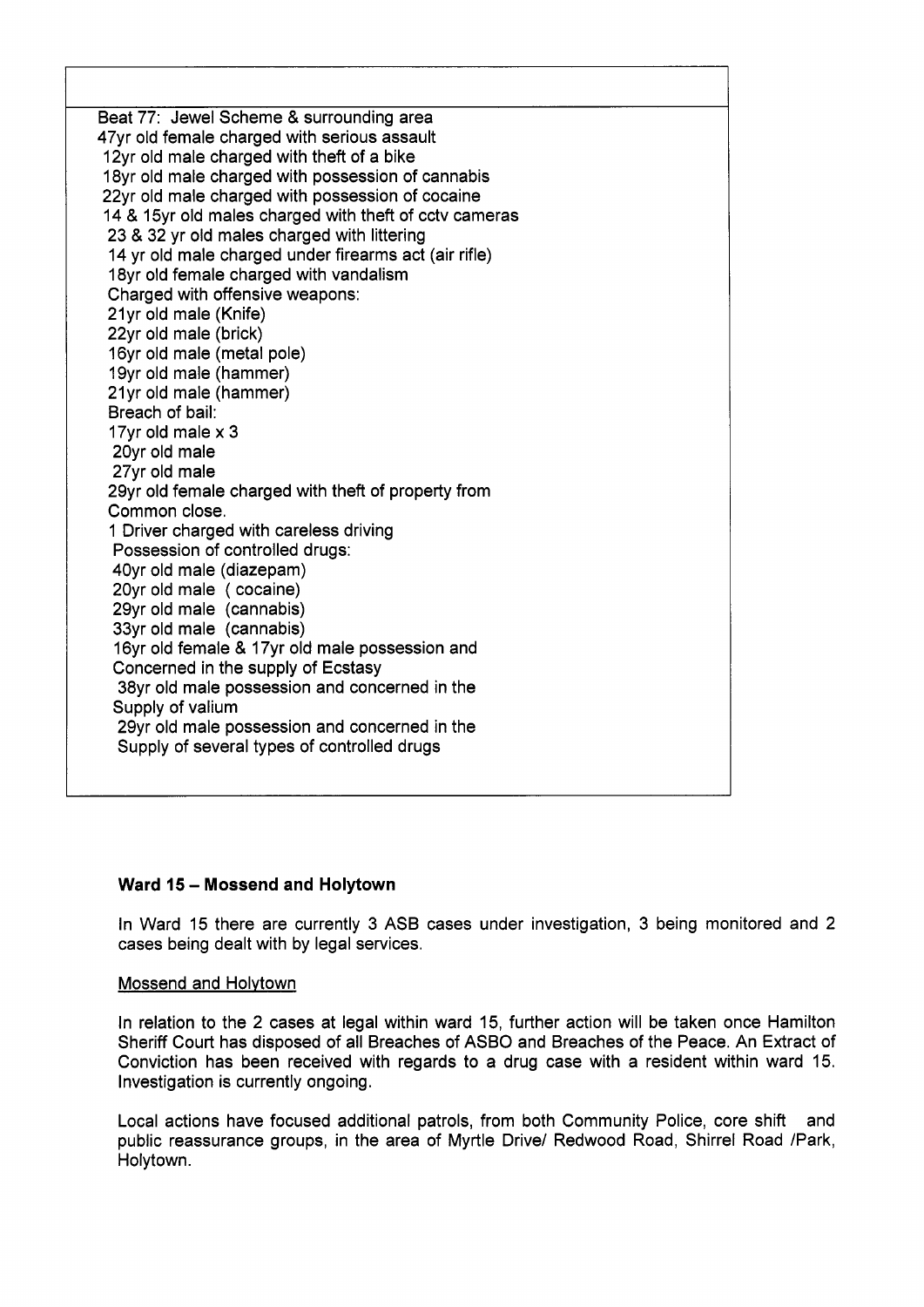Additional patrols by Community Police officers and Core shift robustly policed this ward in relation to reports of a large number of youths with weapons, resulting in persons being warned / arrested.

In February a division wide action day took place with local actions throughout wards 13, 14 &15. ASB Investigators were accompanied by local officers, carrying out house visits to problem tenants. Additional patrols were carried out within ward 13 to target problematic areas and curfew bail conditions and outstanding warrants. A Community Awareness Day was also carried out on ward 14 as part of the overall initiative. Approximately 20 partner agencies provided information to the public and carried out public evaluations.

In April local officers carried out an initiative, assisted by Road Policing, Benefits Agency & Trading Standards. This initiative was aimed at influencing driver behaviour, identifying benefit fraud, selling of counterfeit goods and bogus callers and was a successful and productive day for all parties involved.

Each month action days have been carried out in relation to outstanding warrant, particularly those relating to violence. These "warrant" days are set to continue regularly.

Each month action days have been carried out in relation to outstanding warrant, particularly those relating to violence. These "warrant" days are set to continue regularly.

The force Violence Reduction Unit has regularly assisted within ward 14 targeting youths known for violence and carrying weapons.

Licensed premises are regularly visited with a view to preventing and detecting underage persons purchasing alcohol and adults purchasing it on their behalf.

The quality of life in this area remains a priority; therefore the above features will continue to be monitored closely. Any reported incidents of youth disorder are highlighted and actioned timeously for Community and core shift officers alike.

### Youth Offender Meeting

Two youths who were previously discussed at the Youth Offender meeting have now been removed due to improvement in their behaviour. Housing Services will request the addition of a youth within ward 15 to be placed on the Youth Offender meeting following increased anti social behaviour. Further a warning will be issued against the tenancy of the parents of this youth.

### Incidents of note/ Noteworthv Arrests: Ward 15

Beat 78: Orbiston & surrounding area Misuse of Drugs: 50yr old female charged with possession and supply of cannabis 38yr old female charged with possession and supply of heroin and cannabis 18yr old male charged with possession and supply of cocaine 24yr old male charged with possession and supply of cannabis, herbal cannabis and cocaine 36yr old male charged with possession and supply of diazepam 19,25&28yr old males charged with possession of cannabis 14 & 25yr old males charged with reset of mp3's 16 & 18yr old males charged with offensive weapons (metal poles) 18yr old male charged under the Protection of Children 29yr old male charged with cleaning window without a licence 16 & 18 yr old males charged with breach of bail 44yr old male charged with theft HB